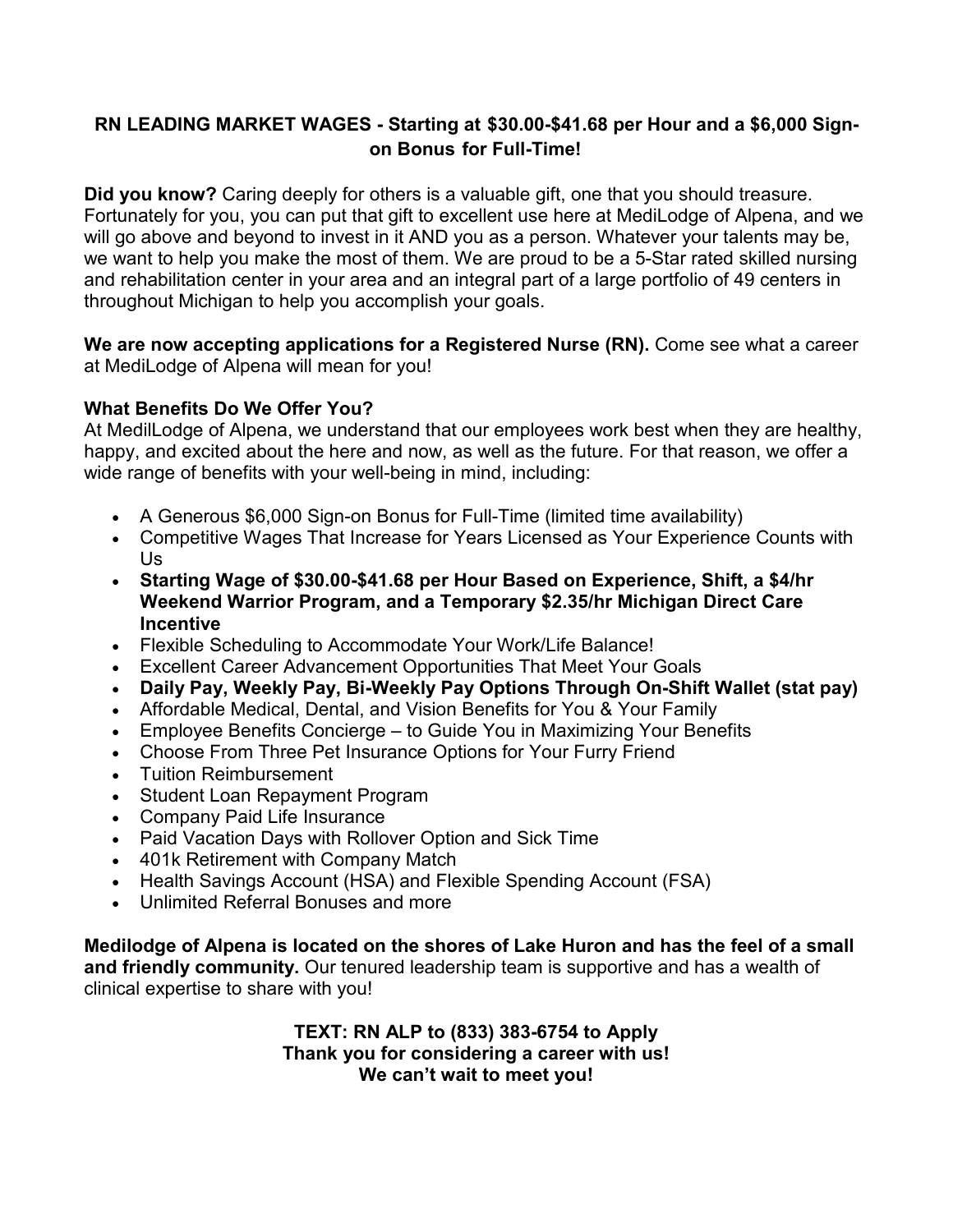# **LPN WAGE INCREASE - Starting at \$25.00-\$35.06 per Hour and a \$6,000 Sign-on Bonus for Full-Time!**

**Did you know?** Caring deeply for others is a valuable gift, one that you should treasure. Fortunately for you, you can put that gift to excellent use here at MediLodge of Alpena, and we will go above and beyond to invest in it AND you as a person. Whatever your talents may be, we want to help you make the most of them. We are proud to be a 5-Star rated skilled nursing and rehabilitation center in your area and an integral part of a large portfolio of 49 centers in throughout Michigan to help you accomplish your goals.

**We are now accepting applications for a Licensed Practical Nurse (LPN).** Come see what a career at MediLodge of Alpena will mean for you!

### **What Benefits Do We Offer You?**

At MedilLodge of Alpena, we understand that our employees work best when they are healthy, happy, and excited about the here and now, as well as the future. For that reason, we offer a wide range of benefits with your well-being in mind, including:

- A Generous \$6,000 Sign-on Bonus for Full-Time (limited time availability)
- Competitive Wages That Increase for Years Licensed as Your Experience Counts with Us
- **Starting Wage of \$25.00-\$35.06 per Hour Based on Experience, Shift, a \$4/hr Weekend Warrior Program, and a Temporary \$2.35/hr Michigan Front-line Staff Incentive**
- Flexible Scheduling to Accommodate Your Work/Life Balance!
- Excellent Career Advancement Opportunities That Meet Your Goals
- **Daily Pay, Weekly Pay, Bi-Weekly Pay Options Through On-Shift Wallet (stat pay)**
- Affordable Medical, Dental, and Vision Benefits for You & Your Family
- Employee Benefits Concierge to Guide You in Maximizing Your Benefits
- Choose From Three Pet Insurance Options for Your Furry Friend
- Tuition Reimbursement
- Student Loan Repayment Program
- Company Paid Life Insurance
- Paid Vacation Days with Rollover Option and Sick Time
- 401k Retirement with Company Match
- Health Savings Account (HSA) and Flexible Spending Account (FSA)
- Unlimited Referral Bonuses and more!

**Medilodge of Alpena is located on the shores of Lake Huron and has the feel of a small and friendly community.** Our tenured leadership team is supportive and has a wealth of clinical expertise to share with you!

> **TEXT: LPN ALP to (833) 383-6754 to Apply Thank you for considering a career with us! We can't wait to meet you!**